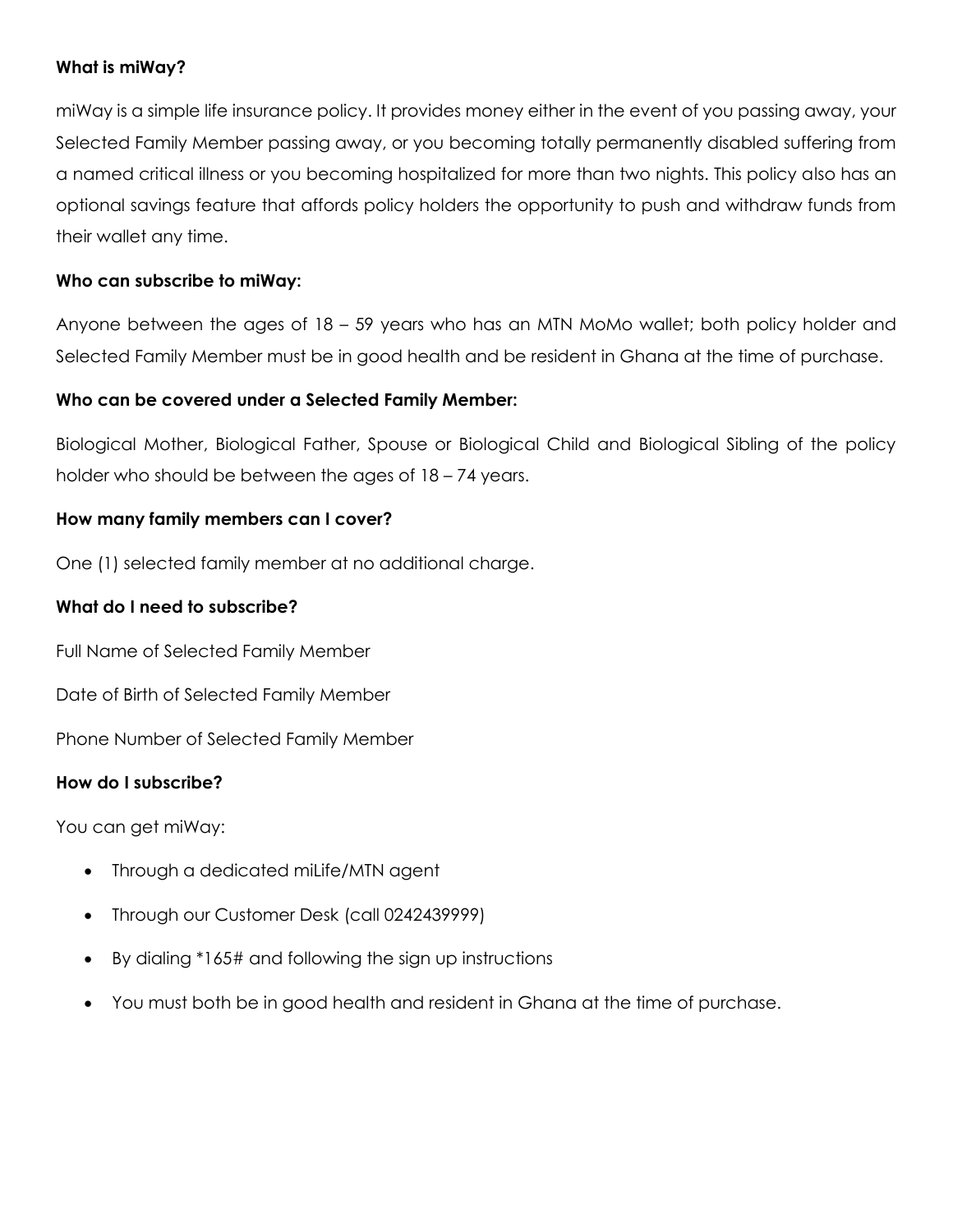# **Benefit and Premium Table**

| <b>COVER INFORMATION</b>                      |                |       |       |                | <b>PREMIUM AND BENEFIT INFORMATION</b> |        |
|-----------------------------------------------|----------------|-------|-------|----------------|----------------------------------------|--------|
| Premium for Main Life                         | 4.5            | 8.5   | 10.5  | 14.5           | 18.5                                   | 30.5   |
| Family<br>0f<br>Selected<br>Premium<br>Member | $\overline{0}$ | 0     | 0     | $\overline{0}$ | $\overline{0}$                         | 0      |
| Death and TPD Cover                           | 1,500          | 3,500 | 4,500 | 6,500          | 8,500                                  | 15,500 |
| Hospitalization per night                     | 15             | 35    | 45    | 65             | 85                                     | 100    |
| Max Hospitalization payout                    | 300            | 700   | 900   | 1,300          | 1,700                                  | 2,000  |
| <b>Named Critical Illness Cover</b>           | 750            | 1,750 | 2,250 | 3,250          | 4,250                                  | 7,750  |

# **Is there an inflation adjustor?**

To protect your benefits against inflation, the policy includes an automatic premium adjustment and a benefit adjustment, to be applied annually.

#### **How do I pay the monthly premium?**

Premiums will be deducted automatically from your MTN MoMo Wallet.

#### **What does the policy cover?**

Death Benefit of policyholder and Selected Family Member

Total permanent disability of the policyholder **only**

Named Critical Illness of the policyholder **only**

Hospitalization of the policyholder **only**

#### **What is the optional savings account?**

You can choose to make additional monthly contributions which are put in savings for you and earns interest every month. You can save a minimum of at least GHS 5 on your wallet at any time.

#### **Can I make a deposit or withdrawals on my savings account?**

Deposits and withdrawals can be made anytime from your savings account.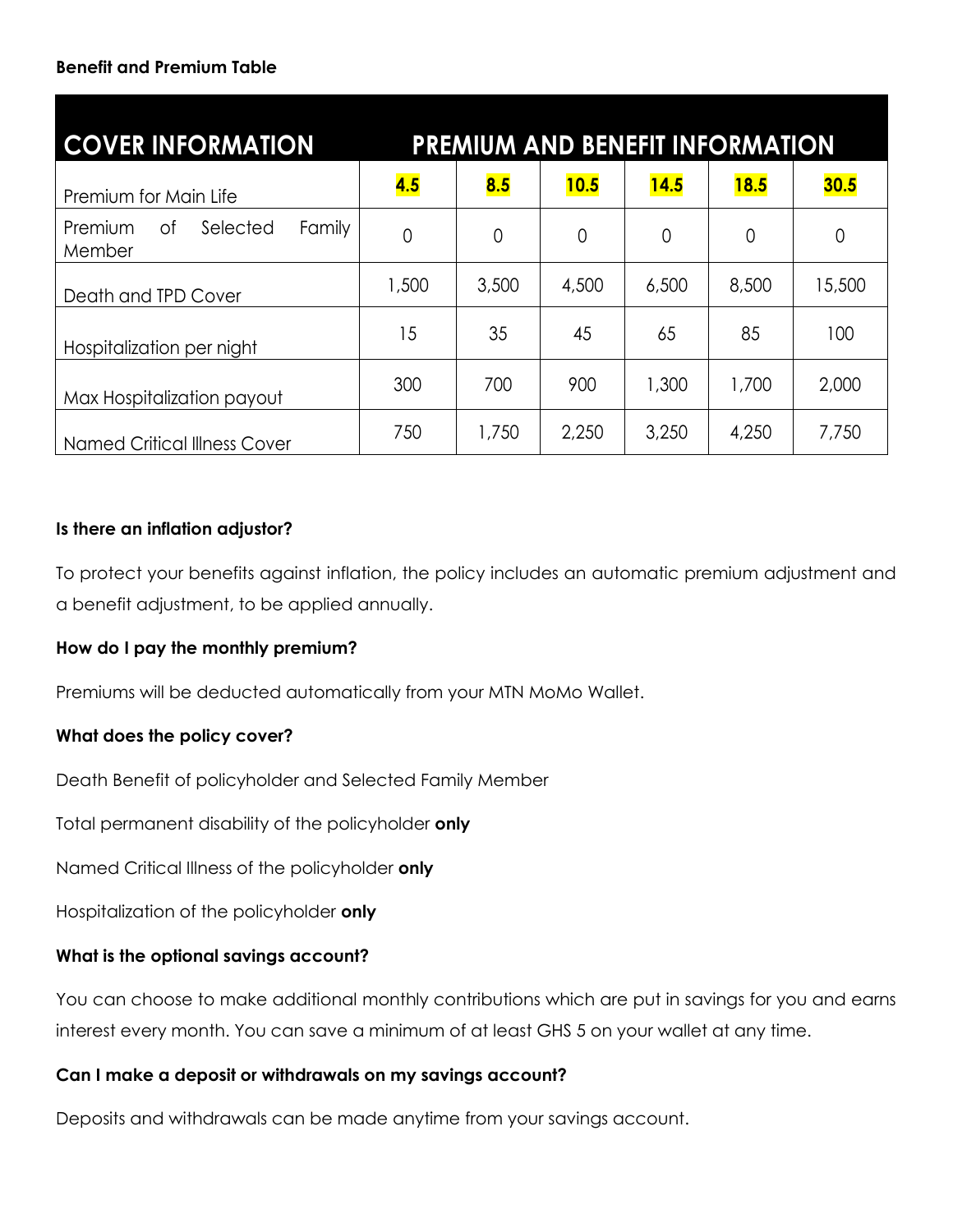# **How do I make a claim?**

By dialing \*165# or calling 0242439999

# **What documents are needed for claims?**

The following documents required to claim your benefit:

- A properly completed claims form
- A valid national ID of the claimant and the deceased
- Proof of death which may be any of the following:
- Medical Certificate or Post-mortem Report
- Mortuary Documents (if deceased were taken to a mortuary)
- Police report in case of accidental death
- Any other document as may be required including a letter from a recognized authority or institution of the Deceased or the Policyholder
- Proof of disability shall be a certification from a qualified medical practitioner, recommended and recognized by us stating that you are totally unfit to perform substantially all of the duties of any gainful occupation for which you are reasonably trained
- Proof of critical illness diagnosis shall be a certification from a qualified medical practitioner, recommended and recognized by us, stating that you are suffering from the named critical illness.
- Proof of hospitalization shall be any of the following from an accredited hospital indicating admission and the number of days you stayed at the hospital.
- Hospital admission note/Hospital Invoice/ Discharge notice/Hospital letter

# **When can I enjoy under the hospitalization benefit?**

If you are hospitalized for 3 nights (up to a maximum of 20 nights) during the term of the policy, you will be entitled to a claim amount based on your cover.

#### **What is total permanent disability?**

• This is a condition in which a qualified medical practitioner, recommended and recognized by us, stating that you are totally unfit to perform substantially all of the duties of any gainful occupation for which you are reasonably trained.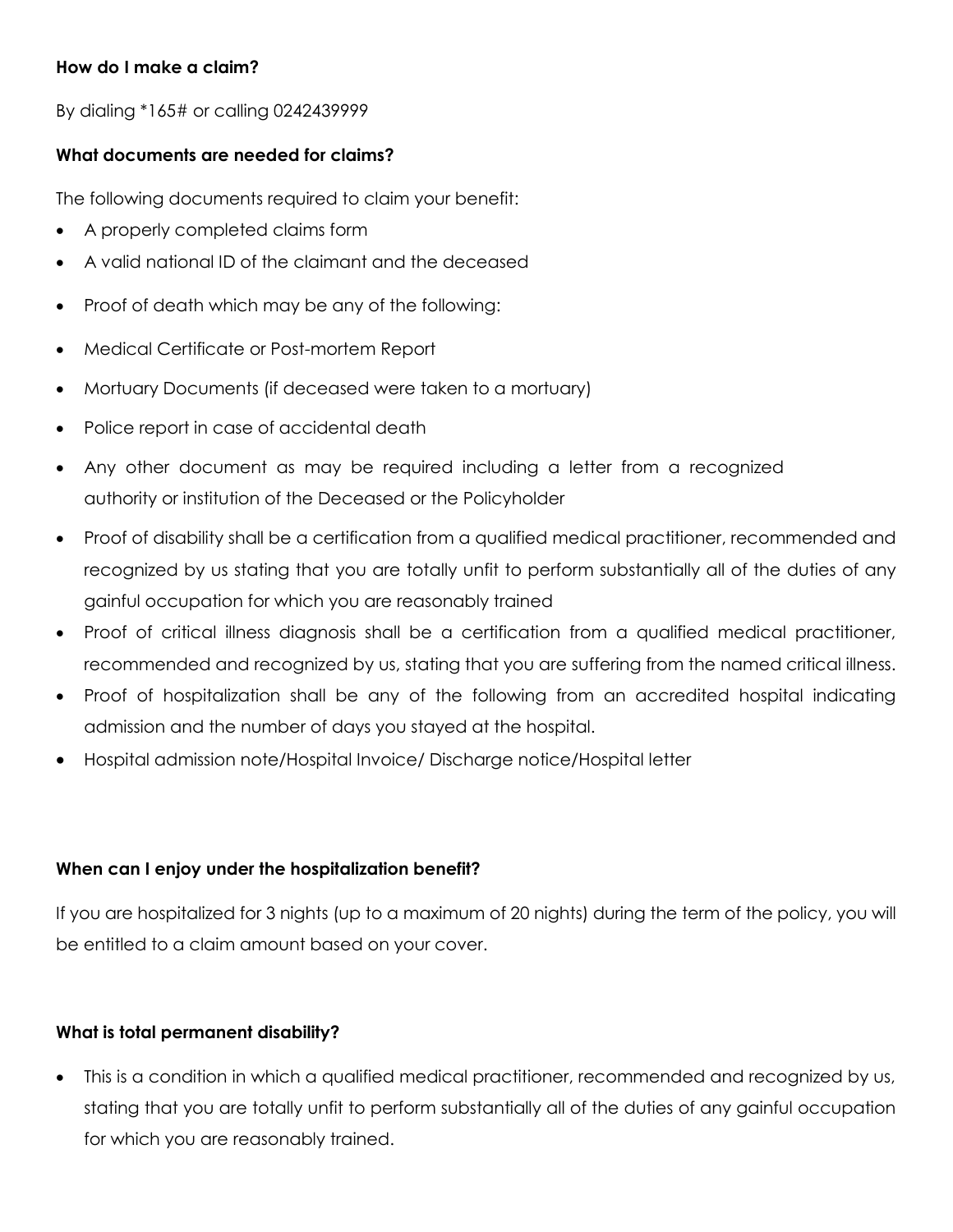# **What are the named critical illnesses covered under this policy?**

| <b>Heart attack</b>   | Heart attack is the death of a portion of the heart muscle as a result of abrupt                                                                         |  |  |  |  |  |
|-----------------------|----------------------------------------------------------------------------------------------------------------------------------------------------------|--|--|--|--|--|
|                       | interruption of adequate blood supply to the area. The diagnosis should be based<br>upon all of the following criteria:                                  |  |  |  |  |  |
|                       |                                                                                                                                                          |  |  |  |  |  |
|                       | A history of typical chest pain<br>(i)                                                                                                                   |  |  |  |  |  |
|                       | New electrocardiograph changes<br>(ii)                                                                                                                   |  |  |  |  |  |
|                       | (iii)<br>An elevation in cardiac enzyme levels.                                                                                                          |  |  |  |  |  |
| Cancer                | Cancer is the presence of uncontrolled growth and spread of                                                                                              |  |  |  |  |  |
|                       | malignant cells and invasion of tissue.                                                                                                                  |  |  |  |  |  |
|                       | Incontrovertible evidence of the invasion of tissue or definite histology of a                                                                           |  |  |  |  |  |
|                       | malignant growth must be produced. The term "cancer" also includes leukaemia,                                                                            |  |  |  |  |  |
|                       | lymphomas and Hodgkin's disease.                                                                                                                         |  |  |  |  |  |
|                       | Excluded are non-invasive carcinomas in situ, any skin cancer except malignant<br>melanomas, localized non-invasive tumours showing only early malignant |  |  |  |  |  |
|                       |                                                                                                                                                          |  |  |  |  |  |
|                       | changes and tumours in presence of any Human Immunodeficiency virus.                                                                                     |  |  |  |  |  |
| <b>Stroke</b>         | Any cerebrovascular incident (or accident) producing neurological sequelae<br>lasting more than 24 hours including:                                      |  |  |  |  |  |
|                       |                                                                                                                                                          |  |  |  |  |  |
|                       | Infarction of brain tissue<br>(1)                                                                                                                        |  |  |  |  |  |
|                       | (2)<br>Haemorrhage from an intercranial vessel and                                                                                                       |  |  |  |  |  |
|                       | (3)<br>Embolisation from an extracranial source.                                                                                                         |  |  |  |  |  |
|                       | Evidence of permanent neurological deficit must be produced.                                                                                             |  |  |  |  |  |
| <b>Kidney failure</b> | End stage renal failure due to chronic irreversible failure of both kidneys to                                                                           |  |  |  |  |  |
|                       | function. This must be evidence by life assured undergoing regular renal dialysis or                                                                     |  |  |  |  |  |
|                       | having had renal transplantation.                                                                                                                        |  |  |  |  |  |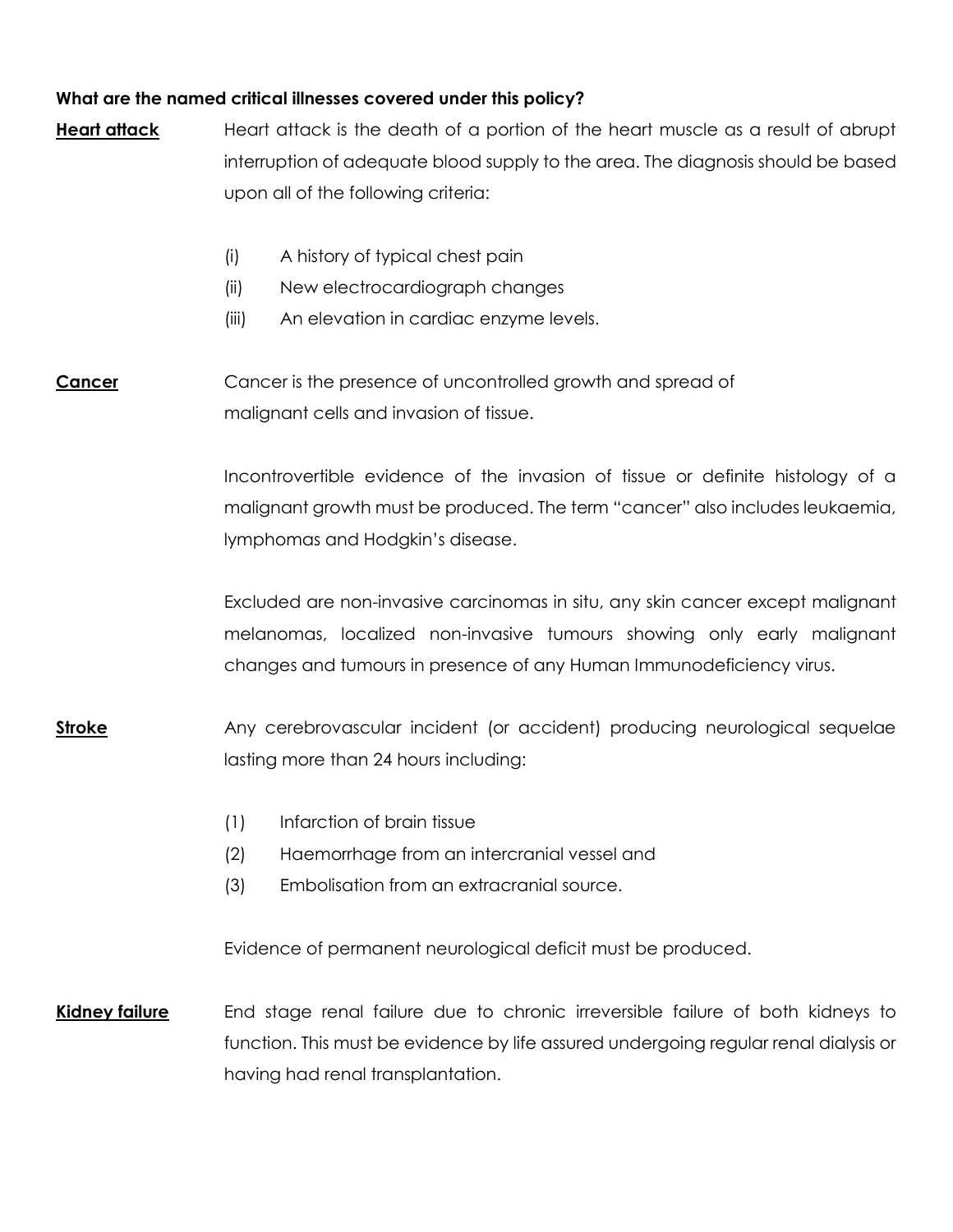**Major organ** The actual undergoing of a transplant of heart, heart and lung, liver or bone marrow as a recipient.

**Coronary artery** Open-heart surgery to correct narrowing or blockage of two or

**Bypass surgery** more coronary arteries by the use of saphenous vein grafts or internal mammary grafting, but excluding all non-surgical procedures such as balloon angioplasty or laser techniques.

Anglographic evidence of the underling disease must be provided.

- **Paraplegia/Paralysis** The complete and permanent loss of use of two or more limbs through paralysis.
- **Blindness** The total and irrecoverable loss of sight of both eyes due to traumatic injury or disease. The diagnosis must be clinically confirmed by an appropriate consultant.

**Heart Valve Replacement** The replacement of one or more valves due to stenosis or incompetence, or combination of these conditions.

**Surgery of the Aorta** The undergoing of surgery to correct any narrowing, dissection or aneurysm of the thoracic or abdominal aorta.

**Major Burns** Third degree burns covering at least 20% of the body surface

#### **TERMS AND CONDITIONS**

#### **Cover**

This policy insures the subscriber against death, the subscriber becoming totally permanently disabled, suffering from a named critical illness or the subscriber becoming hospitalized for more than two nights, and insures the selected family member against death **only**. The policy starts on the date the policyholder makes his first premium payment.

#### **Refund**

If you choose to cancel your policy within 15 days after your first premium, your money will be refunded.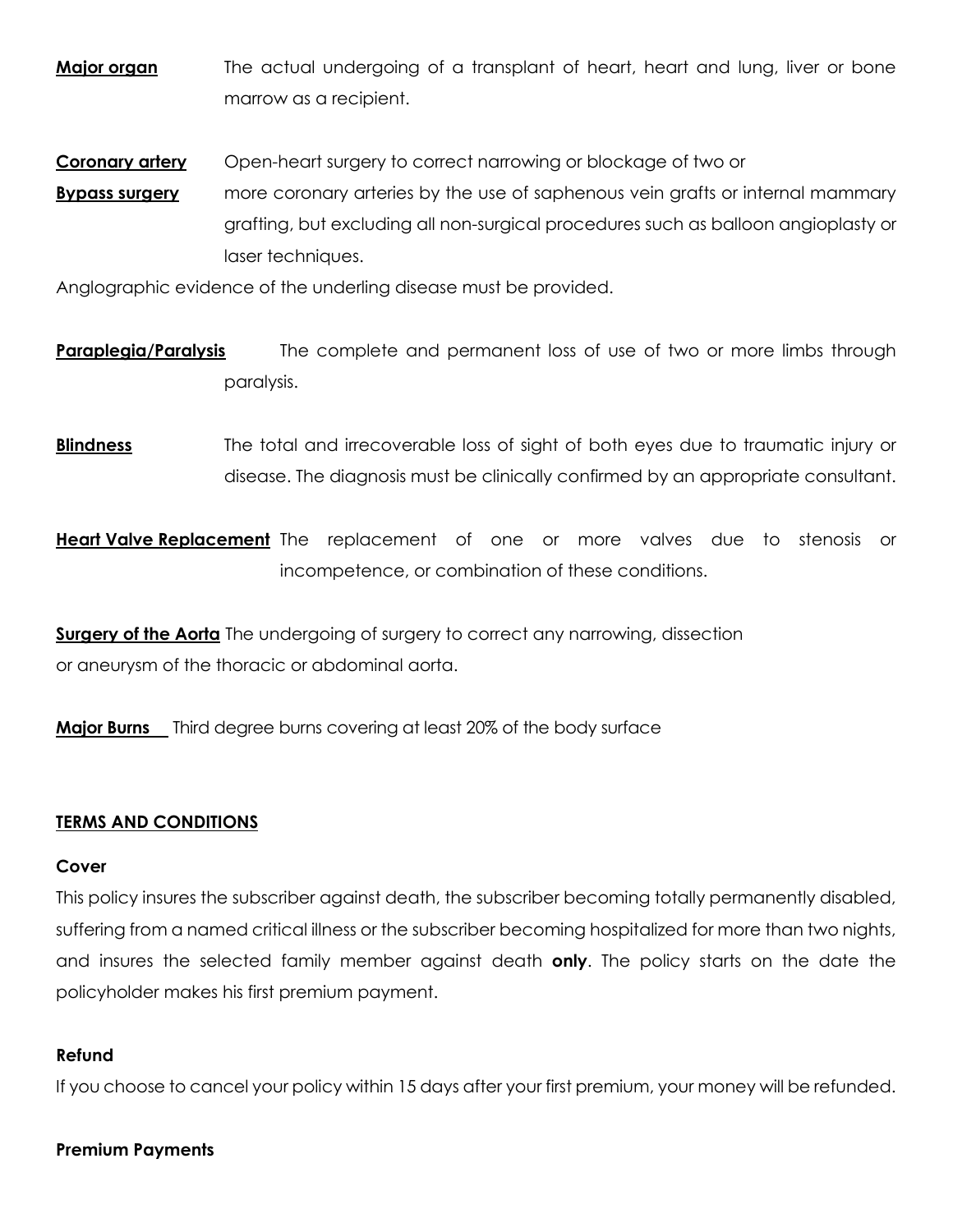Your premium is paid from your MoMo wallet automatically every month. You are insured as long as you keep enough money in your wallet for subscriptions.

## **Eligibility**

You can subscribe if you are between ages 18 to 59 and your Selected Family Member is between ages 18 to 74 years. You must both be in good health and be resident in Ghana when you subscribe.

## **Waiting Period**

When your policy starts, there is a 6 months (**180 days**) waiting period for the main life/policyholder and 6 months (**180 days**) waiting period for the Selected Family Member during which no benefit will be paid, except for death or disability as a result of an accident.

- Waiting period for Selected Family Member begins from when you provide their details.

Waiting period for **Critical illness/Total Permanent Disability** and **Hospitalization** is **6 months (**however, in cases where TPD, Critical illness or Hospitalization are triggered by an accident, the waiting period shall be waived/not applied).

# **Changes**

If you increase your monthly subscription, you will still be insured under your old benefit amount for 6 months (**180 days**) after the change. Your new benefit only applies after the six months have passed.

If you change your Selected Family Member, their benefit will apply 6 months (**180 days**) after the date of the change.

#### **Missed Payments**

If you miss three (3) monthly subscriptions, your policy will become inactive and you will lose your benefits. Your policy becomes active again when you pay at least one-month subscription. When you begin to pay again, you can only make a claim if death or disability occurs after 6 months (**180 days**).

**Claiming your Benefit**

The following documents required to claim your benefit: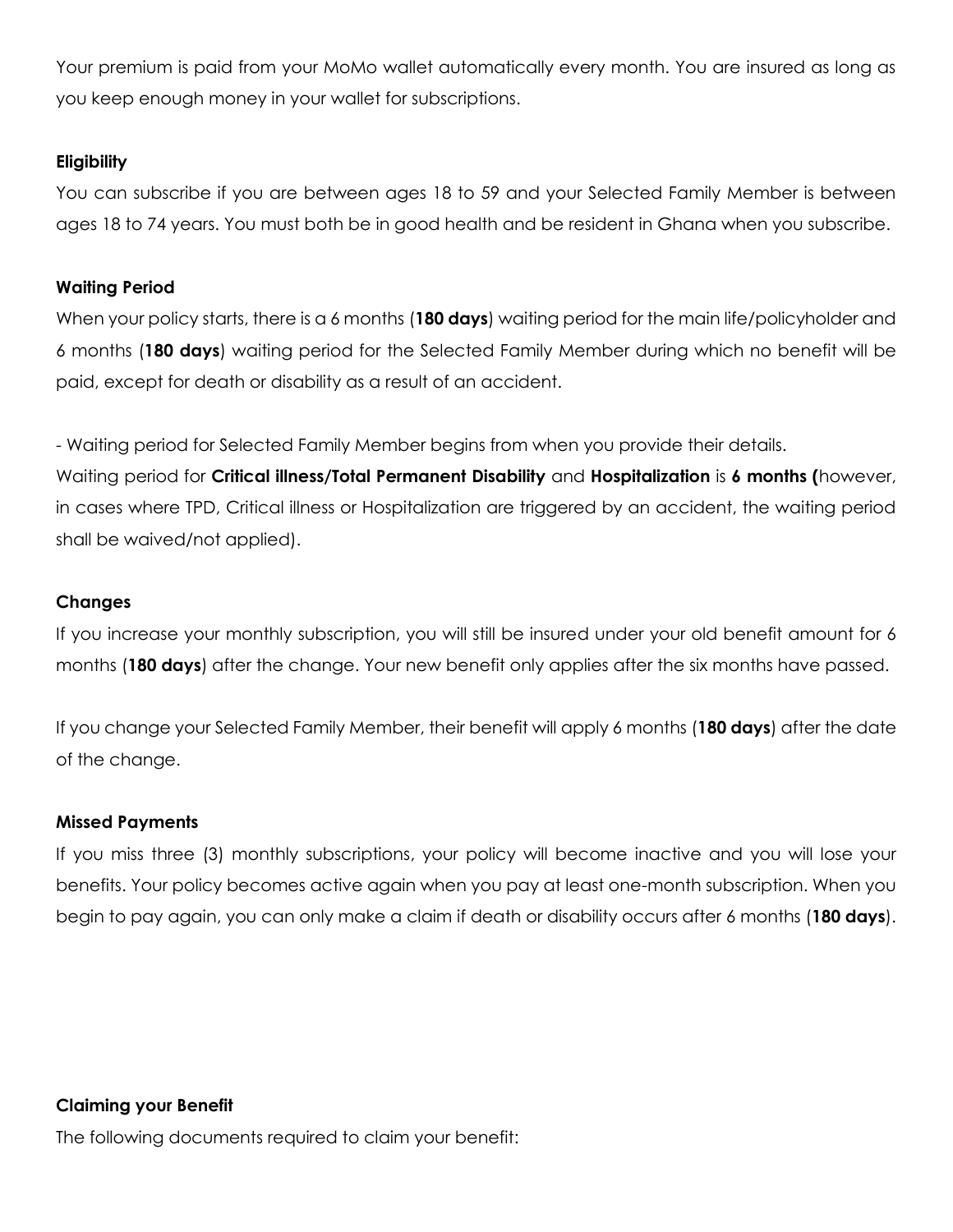- A properly completed claims form
- A valid national ID of the claimant and the deceased
- Proof of death which may be any of the following:
- Medical Certificate or Post Morton Report
- Mortuary Documents (if deceased were taken to a mortuary)
- Police report in case of accidental death
- Any other document as may be required including a letter from a recognized authority or institution of the Deceased or the Policyholder
- Proof of disability shall be a certification from a qualified medical practitioner, recommended and recognized by us stating that you are totally unfit to perform substantially all of the duties of any gainful occupation for which you are reasonably trained
- Proof of critical illness diagnosis shall be a certification from a qualified medical practitioner, recommended and recognized by us, stating that you are suffering from the named critical illness.
- Proof of hospitalization shall be any of the following from an accredited hospital indicating admission and the number of days you stayed at the hospital.

Hospital admission note/Hospital Invoice/ Discharge notice/Hospital letter

#### **Maximum Benefit Payable**

The maximum amount of benefit that can be paid on an insured person is GHS 31,000. If a subscriber has multiple subscription on different Momo wallets, they will receive up to GHS 31,000.

#### **Termination**

Your policy is terminated if you pass away or cancel the policy. If you cancel the policy, only your savings- if any, will be paid out to you.

#### **What are the named critical illnesses covered under this policy?**

- **Heart attack** Heart attack is the death of a portion of the heart muscle as a result of abrupt interruption of adequate blood supply to the area. The diagnosis should be based upon all of the following criteria:
	- (iv) A history of typical chest pain
	- (v) New electrocardiographic changes
	- (vi) An elevation in cardiac enzyme levels.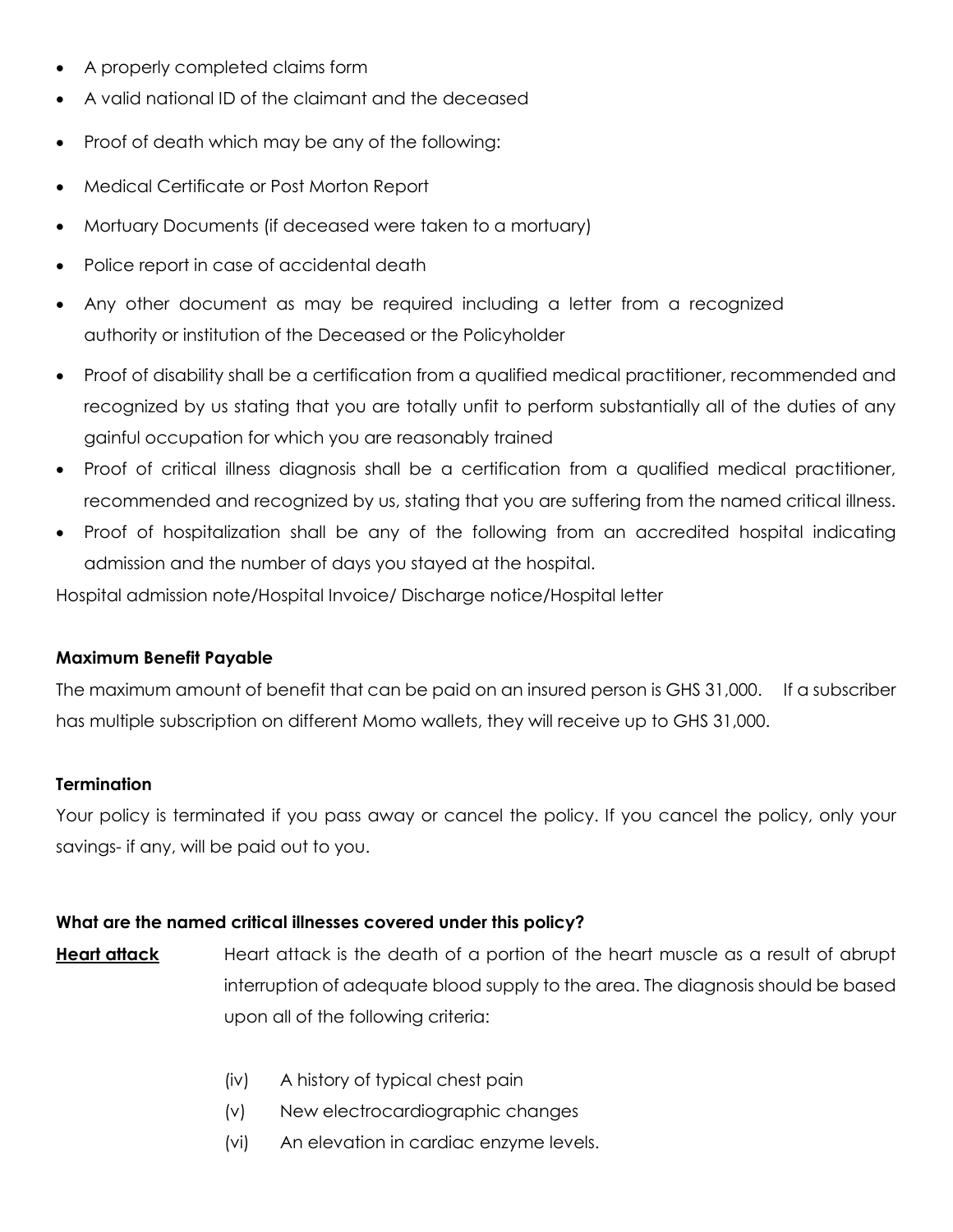**Cancer** Cancer is the presence of uncontrolled growth and spread of malignant cells and invasion of tissue.

> Incontrovertible evidence of the invasion of tissue or definite histology of a malignant growth must be produced. The term "cancer" also includes leukaemia, lymphomas and Hodgkin's disease.

> Excluded are non-invasive carcinomas in situ, any skin cancer except malignant melanomas, localized non-invasive tumours showing only early malignant changes and tumours in presence of any Human Immunodeficiency virus.

# **Stroke** Any cerebrovascular incident (or accident) producing neurological sequelae lasting more than 24 hours including:

- (4) Infarction of brain tissue
- (5) Haemorrhage from an intercranial vessel and
- (6) Embolisation from an extracranial source.

Evidence of permanent neurological deficit must be produced.

**Kidney failure** End stage renal failure due to chronic irreversible failure of both kidneys to function. This must be evidence by life assured undergoing regular renal dialysis or having had renal transplantation.

**Major organ** The actual undergoing of a transplant of heart, heart and lung, liver or bone marrow as a recipient.

**Coronary artery** Open-heart surgery to correct narrowing or blockage of two or

**Bypass surgery** more coronary arteries by the use of saphenous vein grafts or internal mammary grafting, but excluding all non-surgical procedures such as balloon angioplasty or laser techniques.

Anglographic evidence of the underling disease must be provided.